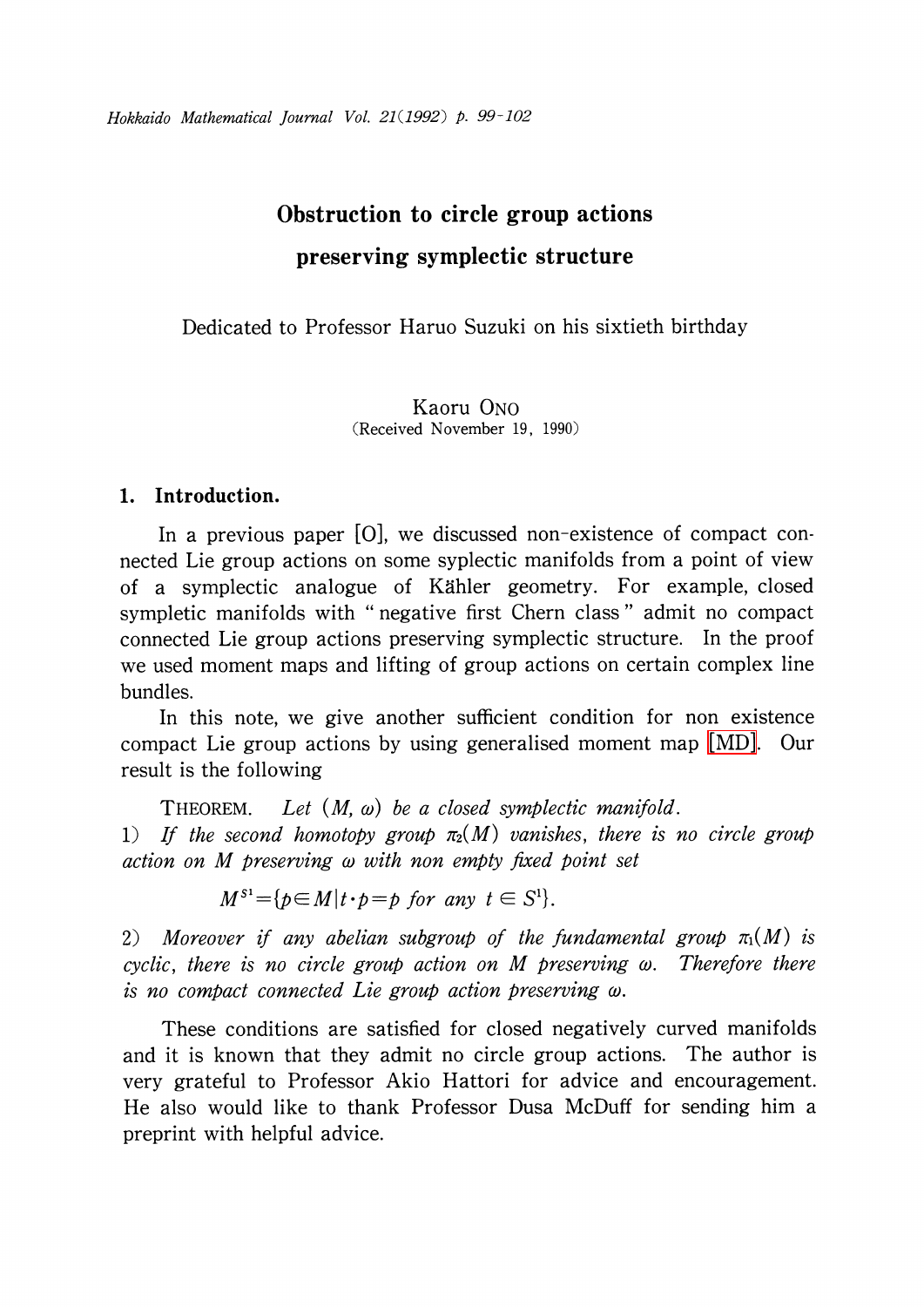### 2. Preliminaries.

In this section we review the defintion of generalised moment map due to McDuff.

Let  $(M, \omega)$  be a symplectic manifold admitting an S<sup>1</sup>-action preserving  $\omega$ . A function  $\mu:M\rightarrow \boldsymbol{R}$  is called a moment map for the  $S^{1-}$ action if  $d\mu(v)+i(v)\omega=0$  holds, where v is the vector field determined by the  $S^{1}$ -action. We give the definition of generalised moment map.

Let  $(M, \omega)$  be a symplectic manifold satisfying the following condition

 $\lceil \omega \rceil \in \text{Im}\{H^{2}(M; Z) \rightarrow H^{2}(M; R)\}$ .

If a circle group S<sup>1</sup> acts on M symplectically, there is a map  $\mu: M \rightarrow S^{1}$ such that  $i(v)\omega+\mu^{*}\frac{d\theta}{2\pi}=0$  holds. We call  $\mu$  a generalised moment map. (In [\[MD\],](#page-3-0)  $\mu$  is called a generalised moment map if it cannot be lifted to M  $\rightarrow R$ .)

First of all, we recall the following

<span id="page-1-1"></span>LEMMA 1 [MD]. Let  $\omega$  be an S<sup>1</sup>-invariant symplectic form on M. Then there is an  $S^{1}-i$ nvariant symplectic from which admits a generalised moment map.

<span id="page-1-0"></span>LEMMA 2. Assume that the generalised moment map  $\mu: M \rightarrow S^{1}$  cannot be lifed to a continuous map  $M \rightarrow \mathbb{R}$ . Then given any point p is M, there exists a homologically non-trivial loop  $\gamma: S^{1} \rightarrow M$  passing through p such that  $d\theta(\mu_{*}\dot{\gamma})>0$  everywhere except at fixed points.

PROOF OF LEMMA2: Choose an  $S^{1}$ -invariant Riemannian metric and an  $S^{1}$ -invariant almost complex structure compatible with  $\omega$ . Since a generalised moment map is locally a function, we can define the Hessian at critical points, their indices, i.e. the number of negative eigenvalues, and the gradient flow of  $\mu$ . If there is a critical point at which the Hessian is positive or negative definite, it is easy to see that  $\mu$  can be lifted to a continuous map  $M \rightarrow \mathbf{R}$ . Consider the quotient space X of M by the equivalence relation  $\sim$  as follows.

 $x \sim y$  if and only if there is  $t \in S^{1}$  such that

x and y are contained in the same connected component of  $\mu^{-1}(t)$ .

Since the indices of the Hessian at critical points are even,  $X$  has no branch point. Since the Hessian at critical points are indefinite, X has no boundary point and is homeomorphic to a circle. Thus we can deform the trajectory of the gradient flow of  $\mu$  passing through p to a loop as in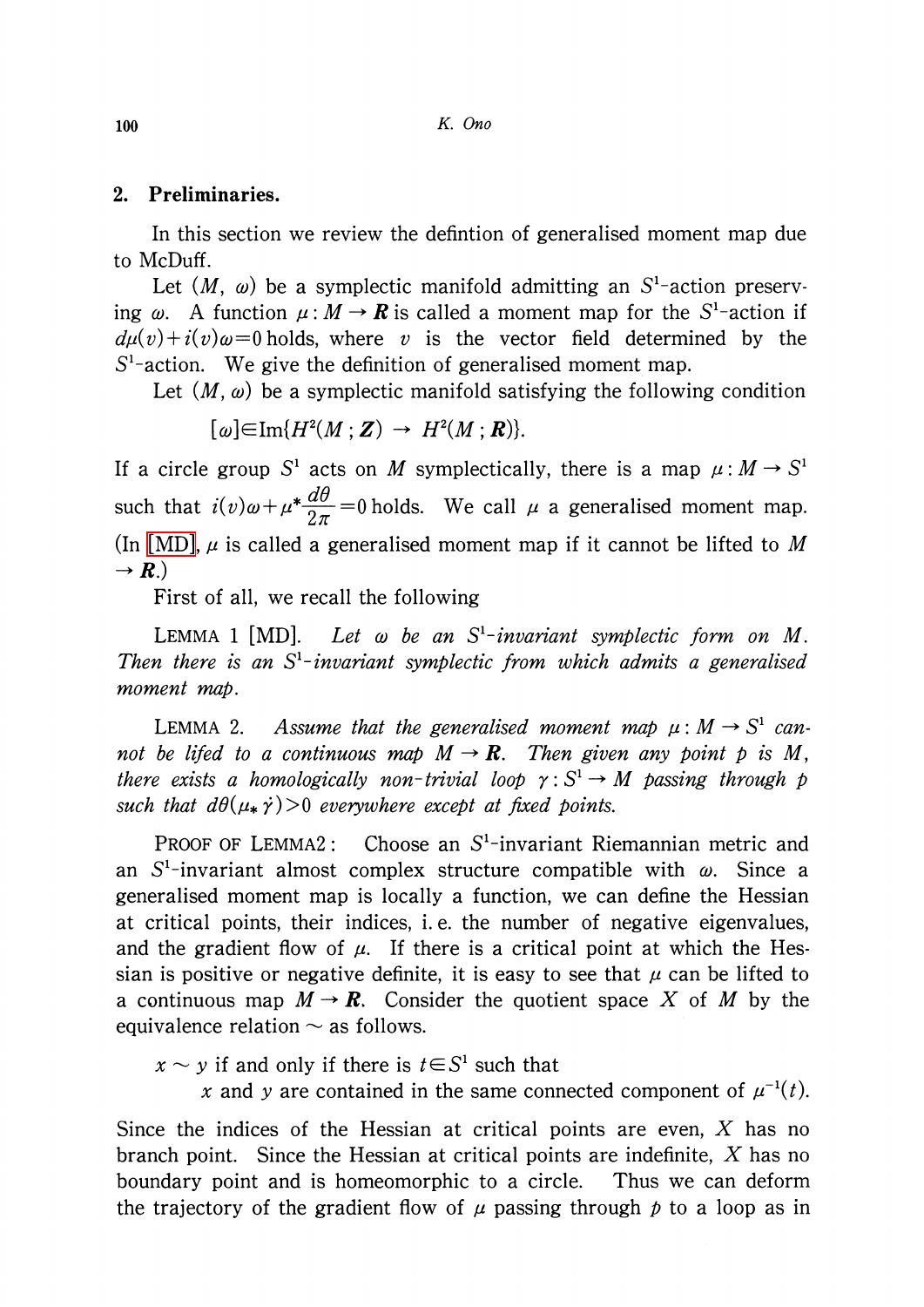#### 3. Proof of theorem.

First of all, we remark that there is no  $S^{1}$ -action admitting a moment map under the condition that the second homotopy group  $\pi_{2}(M)=0$ . In fact if there is an  $S^{1}$ -action on M admitting a moment map, the Hurewicz homomorphism  $\pi_{2}(M) \rightarrow H_{2}(M ; Z)$  is non trivial. More precisely for generic point  $p\in M$ , we set

$$
\overline{M(p)} = \overline{\bigcup_{t \in s^1} f(\gamma_p)}
$$

where  $\gamma_p$  is the trajectory of the gradient flow of the moment map passing through p. It is easy to see that  $\overline{M(p)}$  is homeomorphic to a 2-sphere S<sup>2</sup> and  $\int_{\overline{M(p)}}\omega>0$ , cf[.\[O\].](#page-3-1) This contradicts the condition  $\pi_{2}(M)=0$ .

Now we assume that  $S^{1}$  acts symplectically on M and  $\pi_{2}(M)=0$ . By [Lemma](#page-1-1) 1, we may assume that there is a generalised moment map  $\mu: M$  $\rightarrow S^{1}$ . Above observation implies that this generalised moment map cannot be lifted to a continuous map  $M \rightarrow \mathbb{R}$ . If there is a fixed point p, there is a loop  $\gamma$  passing through p as in [Lemma](#page-1-0) 2. Since p is a fixed point,  $C = \bigcup_{t\in s^{1}}\tau\cdot\gamma$  is the image of a continuous map from 2-sphere and, by the condition  $\pi_{2}(M)=0$ , the homology class [C] is zero in  $H_{2}(M;Z)$ . On the other hand we can show that  $\int_{c}\omega>0$ , which contradicts  $[C]=0$  in  $H_{2}(M;Z)$  and completes the proof of 1) in [Theorem.](#page-0-0) The proof of the inequelity  $\int_{c}\omega>0$  goes roughly as follows.

Let  $\dot{\gamma}$  be the velocity vector field of  $\gamma$ . It is enough to show that  $\omega(\dot{\gamma}, v)>0$ . But  $\omega(\dot{\gamma}, v)=\frac{1}{2\pi}d\theta(\mu_{*}\dot{\gamma})>0$ .

We proceed to the proof of 2). As we have already proved that the fixed point set is empty,  $C = \bigcup_{t\in s^{1}}t\cdot\gamma$ , where  $\gamma$  is the loop in [Lemma](#page-1-0) 2, is the image of a continuous map from torus  $T^{2}$ . Since any abelian subgroup of the fundamental group  $\pi_{1}(M)$  is cyclic, there exists a homotopically non trivial loop on  $T^{2}$  which in mapped to a null homotopic loop. Thus the homology class  $[C]$  is represented by a continuous map from 2-sphere. From the assumption that  $\pi_{2}(M)=0$ , the homology class [C] is zero in  $H_{2}(M, Z)$ . On the other hand we have the inequality  $\int_{c}\omega>$ <sup>0</sup> . This is a contradition and implies that there could not be any circle action preserving  $\omega$ .